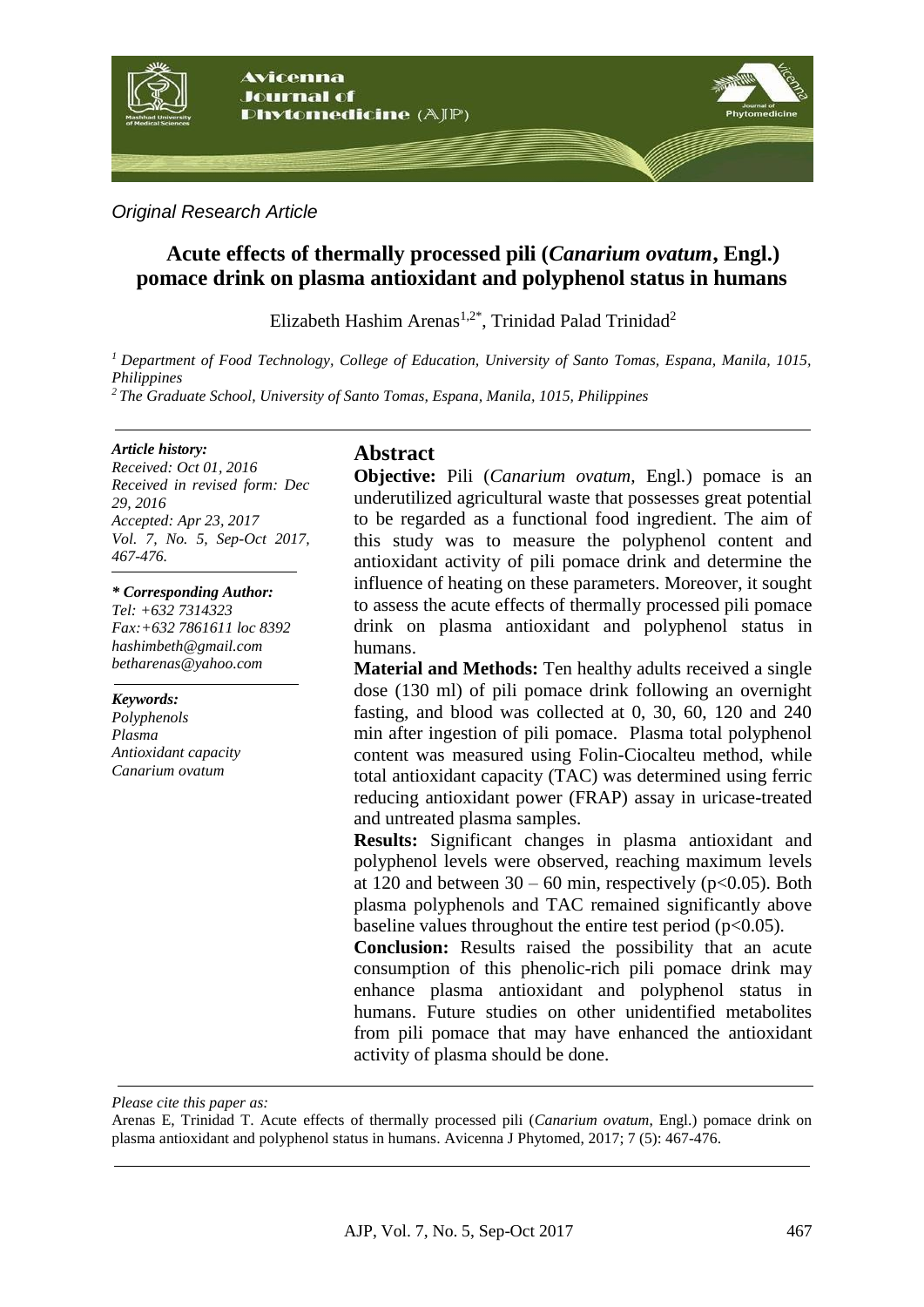# **Introduction**

Polyphenols derived from fruits and beverages are the most abundant sources of dietary antioxidants. These antioxidant compounds protect the body against oxidative damage that are known to cause degenerative diseases. In fact, the preventive role of polyphenol-rich diet on diseases has been suggested in epidemiological studies (Scalbert and Williamson, 2000). Recently, it was reported that high polyphenol intake reduced the risk of mortality (Zamora-Ros et al., 2013). Previous studies have demonstrated that polyphenol-rich beverages enhanced human plasma antioxidant capacity immediately after consumption. Moreover, this effect has been ascribed to the increase in polyphenol plasma concentration (Duthie et al., 1998; Serafini et al., 1998; Ghiselli et al., 2000a; Leenen et al., 2000). Thus, an "acute" study could be a suitable approach for the preliminary screening of *in vivo* effects of food on total antioxidant capacity (Serafini and Del Rio, 2004).

*Canarium ovatum* Engl., locally called "pili", is a tropical nut-bearing tree. It is only in the Philippines where it is commercially grown and processed. This tree is mainly cultivated in the Bicol region of Southern Luzon, and the provinces of Sorsogon, Albay and Camarines Sur are the top producers. Oil extracted from the fruit pulp can be used for cooking and production of soaps and cosmetics (Coronel, 1983). Production of pili pulp oil is accomplished by mechanical press. This process generates a solid waste residue or pomace, which is composed of peel and fibrous pulp. Currently, the local pili industry faces limited options for the recycling of this waste product.

Pili pomace is an unexploited source of phytonutrients. Based on earlier *in vitro*  digestion studies in our laboratory, this fruit residue was found to be a potentially bioavailable source of polyphenol antioxidants. However, *in vitro* experiments are not adequate to reveal the

biological effects of pili pomace. Evidence from an *in vivo* human study can provide a better insight on its possible health benefits. The purpose of this study was to determine the short-term effects of pili pomace intake on the plasma antioxidant and polyphenol status in humans.

### **Materials and Methods Preparation of experimental beverage**

Pili pomace from a local pili pulp oil producer in Sorsogon City, Philippines was used in this study. Samples were freeze-dried and ground into powder. Freeze-dried sample (10 g) was weighed in clean glass jars. Freshly boiled distilled water (200 ml) was poured into bottles and the mixture was stirred to disperse the fruit pomace. Bottles were then sealed and processed under 10 lbs pressure for 20 min. The product was cooled at ambient temperature and stored at refrigerated temperature for future analysis. This cold storage likewise facilitated sedimentation, wherein dispersed solid particulates settled at the bottom. This process separated the suspension into two distinct phases – solid (residue) and liquid (supernatant). Both phases were examined for polyphenol content and antioxidant capacity. To investigate the effect of heat on the polyphenol content and antioxidant capacity of pili pomace suspension, an unheated sample of the same composition was analyzed along with the processed suspension.

## **Analytical procedures**

The liquid fraction (supernatant) of the suspension was directly used in all assays. Meanwhile, the solid residue was extracted according to a scheme developed by Saura-Calixto et al. (2007). Here, 0.5 g sample was combined with 20 ml acidic ethanol/water (50:50, v/v, pH 2). The mixture was stirred for 1 hr in a shaker and then centrifuged (for 10 min at 2500 *g*). Then, the solid residue was re-extracted with 20 ml of acetone/water  $(70:30, v/v)$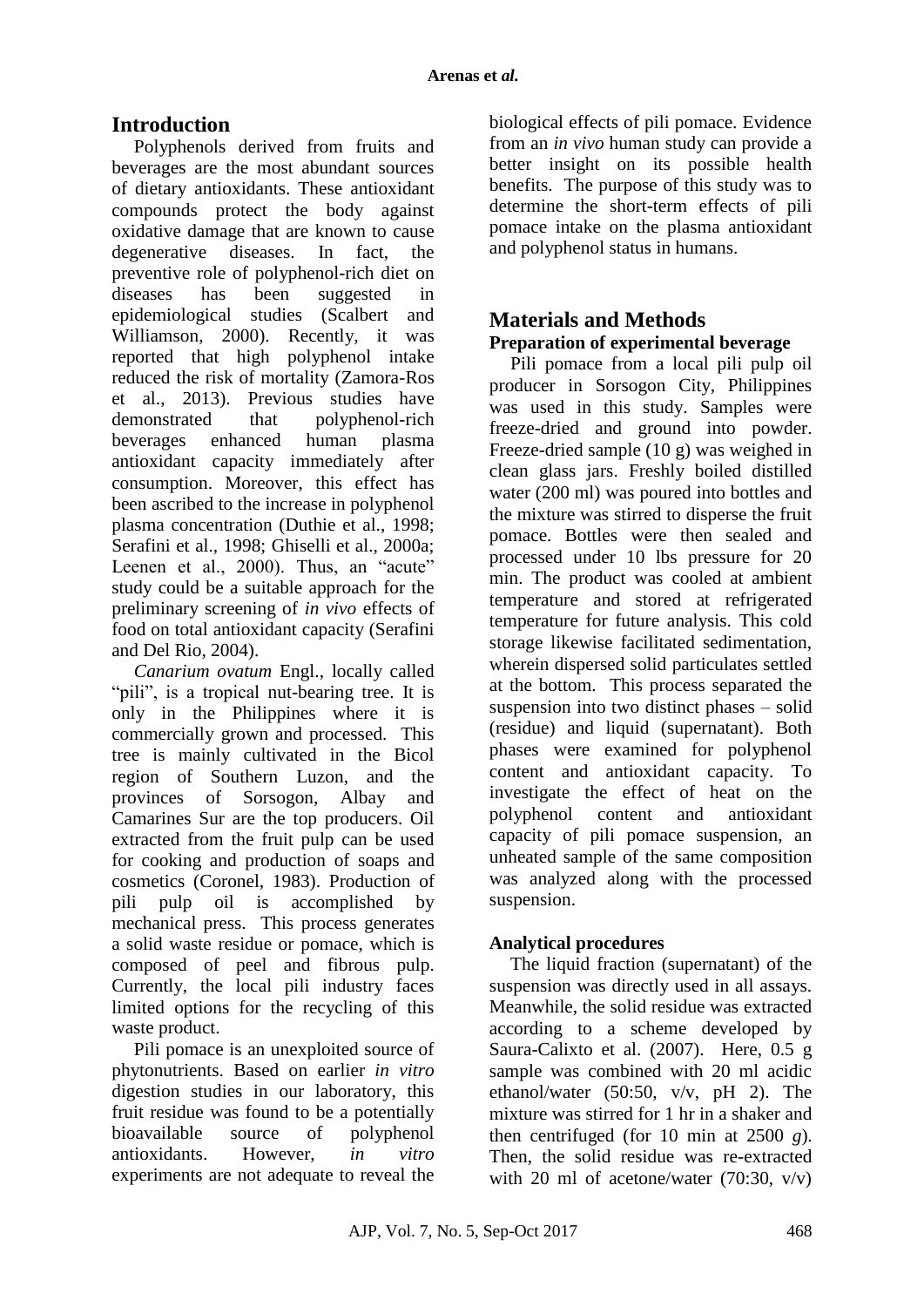under similar conditions. Supernatants obtained after centrifugation were pooled together and used for analysis.

#### **Polyphenols analysis**

### *Total phenolics content*

Sample (0.2 ml) was mixed with 1.5 ml Folin-Ciocalteu reagent (1:10, v/v with distilled water). The mixture was left for 5 min prior to addition of  $1.5$  ml NaCO<sub>3</sub> (60g/L). This was followed by a 90-min incubation period. Absorbance was recorded at 725 nm. Results were reported as gallic acid equivalents (GAE) (Velioglu et al., 1998).

#### *Total flavonoids content*

To measure total flavonoids content, 1 ml of the sample was combined with 4 ml of distilled water and 0.3 ml of 5% NaNO<sup>2</sup> in a 10-ml volumetric flask. After 5 min, 0.3 ml of 10% AlCl<sup>3</sup> was added. The mixture was incubated for 1 min before addition of 2 ml of 1 M NaOH. Final volume was made up to 10 ml with distilled water. Absorbance was read at 510 nm and results were calculated in terms of catechin equivalents (CE) (Zhishen et al., 1999).

#### *Total monomeric anthocyanin content*

Two sample dilutions were prepared separately using different buffer systems (0.025 M potassium chloride – pH 1.0 and 0.4 M sodium acetate –  $pH$  4.5). These solutions were allowed to equilibrate for 15 min. Absorbance was measured at 510 nm and 700 nm using distilled water as blank. Total monomeric anthocyanin content was expressed as cyanidin 3 glucoside equivalents (C3G) (Giusti and Wrolstad, 2001).

### *Condensed tannins content*

One ml of sample was mixed with 2.5 ml of 1% (w/v) vanillin in ethanol and 2.5 ml of 9 N HCl in ethanol. Absorbance was determined at 500 nm after 20 min incubation at 30°C. Tannin levels were expressed as catechin equivalents (CE) (Hajimahmoodi et al., 2008).

#### *Determination of antioxidant activity*

#### *1,1-diphenyl-2-picrylhydrazyl (DPPH) assay*

DPPH radical scavenging activity was assayed by the method of Morales et al. (2008) with some modifications. To 1 ml aliquot of sample, 2 ml of freshly prepared 0.1 mM DPPH ethanolic solution (2 ml) was added. The resultant mixture was left for 30 min at room temperature. Absorbance was detected at 515 nm.

#### *2,2'-azinobis-3-ethylbenzothiozoline-6 sulfonic acid (ABTS) assay*

Scavenging activity against ABTS radical was assessed based on the method of Chew et al. (2011). ABTS radical cation (ABTS<sup> $\bullet$ +</sup>) was generated by mixing equal quantities of 7 mM ABTS stock solution and  $2.5$  mM  $K_2S_2O_8$ . The mixture was left overnight (12-16 hours) in darkness at room temperature before use. This densely coloured ABTS radical solution was then diluted with 70% ethanol to give an absorbance level of 0.70 (+ 0.02) at 734 nm. A 10 ml of diluted  $ABTS^+$  working solution was added to 0.1 ml of sample. Absorbance at 734 nm was read after standing at room temperature for 6 min.

#### *Ferric reducing antioxidant power (FRAP) assay*

FRAP assay was conducted in accordance with a slightly modified procedure reported by Pulido et al. (2000). FRAP reagent composed of 5 ml of 10mM TPTZ (2,4,6-tripyridyl-S-triazine) solution, 5 mL of  $20mM$  FeCl<sub>3</sub>.6H<sub>2</sub>O and 50 mL of 300mM acetate buffer (pH 3.6) was prepared freshly before analysis. Prior to use, the solution was warmed at  $37^{\circ}$ C. A 0.1 ml aliquot sample was reacted with 3 ml of FRAP reagent. Finally, the mixture was left at  $37^{\circ}$ C in a water bath for 10 min and absorbance was read at 593 nm.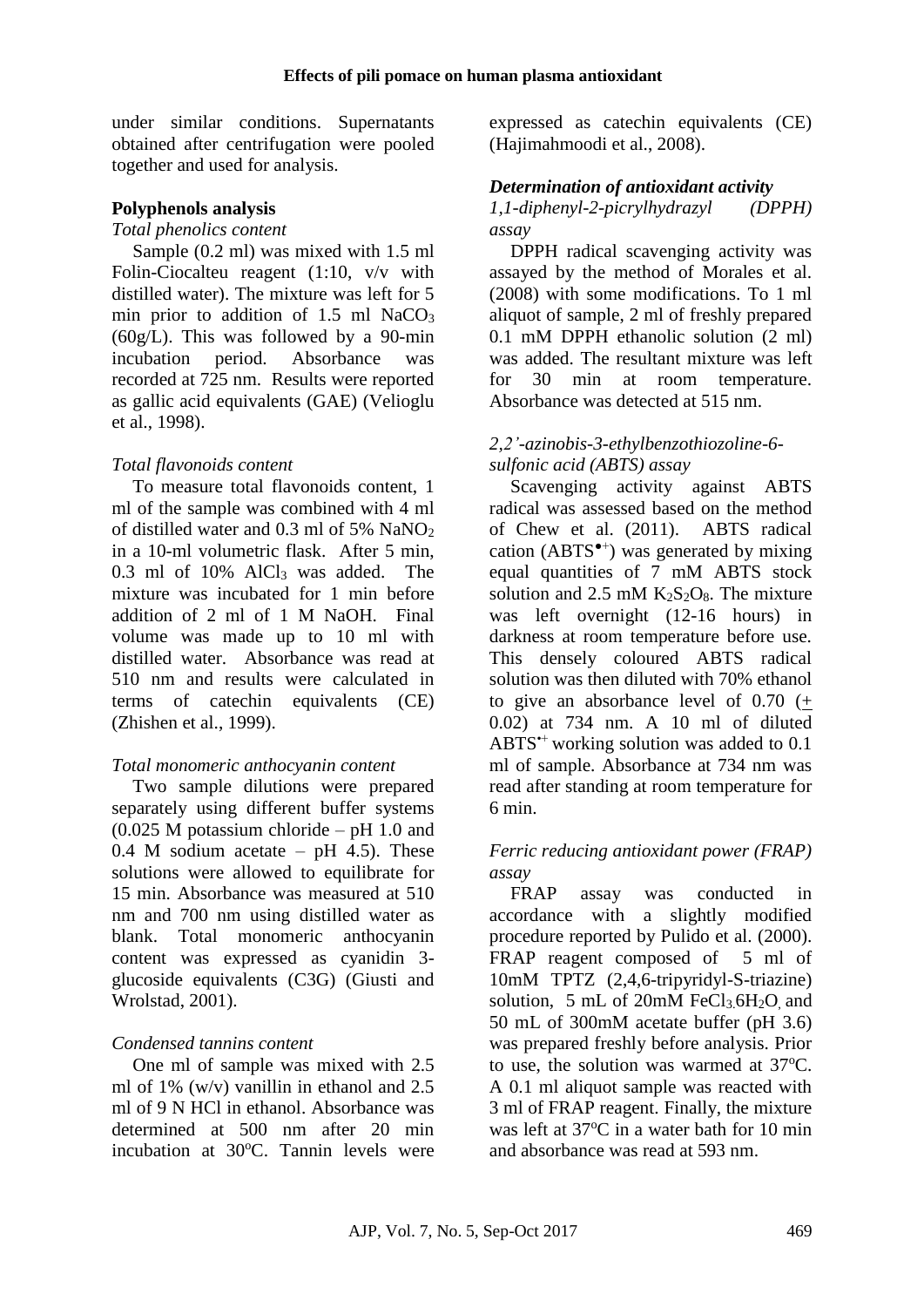For each antioxidant activity determination, a calibration curve was plotted using known concentrations of Trolox. Results of all antioxidant assays were reported as Trolox equivalents (TE).

#### **Study participants**

Ten apparently healthy non-smoking adults (6 females and 4 males), between 25 and 50 years old, were recruited from Food and Nutrition Research Institute – Department of Science and Technology (FNRI-DOST), Taguig City, Philippines. Recruitment was carried out through posters, flyers, and personal communication. None of the female subjects was pregnant or lactating. Subjects were excluded if the following criteria were present: (1) history of any chronic condition or disease; (2) use of medications and dietary supplements; (3) allergy or sensitivity to any food; (4) habitual alcohol consumption; (5) history of drug addiction. Candidates were disqualified if they followed a restricted diet (e.g. vegetarian, vegan or macrobiotic). Volunteers underwent medical examination in order to verify their health status. All participants were found in good health as confirmed by the results of the medical history questionnaire and physical examination.

Before the start of the study, clearance was secured from the University of Santo Tomas Ethics Review Committee (Protocol No: GS-2014-113-R1) in accordance with the Helsinki Declaration guidelines. Details of the study were carefully explained to the participants and their written informed consent was obtained. Participants were provided with modest compensation and free lunch on the trial day.

### **Study design**

Participants were asked to continue their typical diet, activity level and lifestyle during the weeks before the experiment. Two days before the trial, subjects were instructed to abstain from foods rich in antioxidants and fiber. A list of food products that needed to be excluded from their diet was provided in order to guide the participants. In particular, ingestion of fruits and vegetables or their juices, whole-grain cereal products, chocolate and cocoa derivatives, coffee, tea, wine and nuts was prohibited. Additionally, volunteers were advised to stop taking multivitamin supplements. This step was done in order to partially standardize and limit the intake of antioxidants that would interfere with the evaluation of experimental results. To check adherence to dietary instructions, subjects were asked to fill a food intake record on those two days, indicating the type and amount of food/beverage consumed. Dietary regimen was assessed by a registered dietician.

The drink used in the study consisted of the supernatant fraction of the processed pili pomace suspension. The supernatant (130 ml) liquid was decanted and collected. This test beverage was served cold to volunteers after a 12-hr fasting period. Subjects were asked to consume the test beverage within 15 min. During the 4-hr experimental period, only water consumption was permitted. Subjects undertook no physical activity but were allowed to read, listen to music or watch television. They were also given free access to bathroom.

At 0 (baseline), 0.50, 1, 2 and 4 hr after ingestion, blood samples (4 ml) from each subject were collected in heparin vacutainers. Blood collection was performed by a trained and licensed phlebotomist. Clinical trial was supervised by a medical doctor. Immediately after blood extraction, plasma from blood was separated by centrifugation and stored at - 80°C until analysis.

### **Measurement of plasma total polyphenols**

Prior to total phenolics analysis, an acid extraction/hydrolysis and protein precipitation with metaphosphoric acid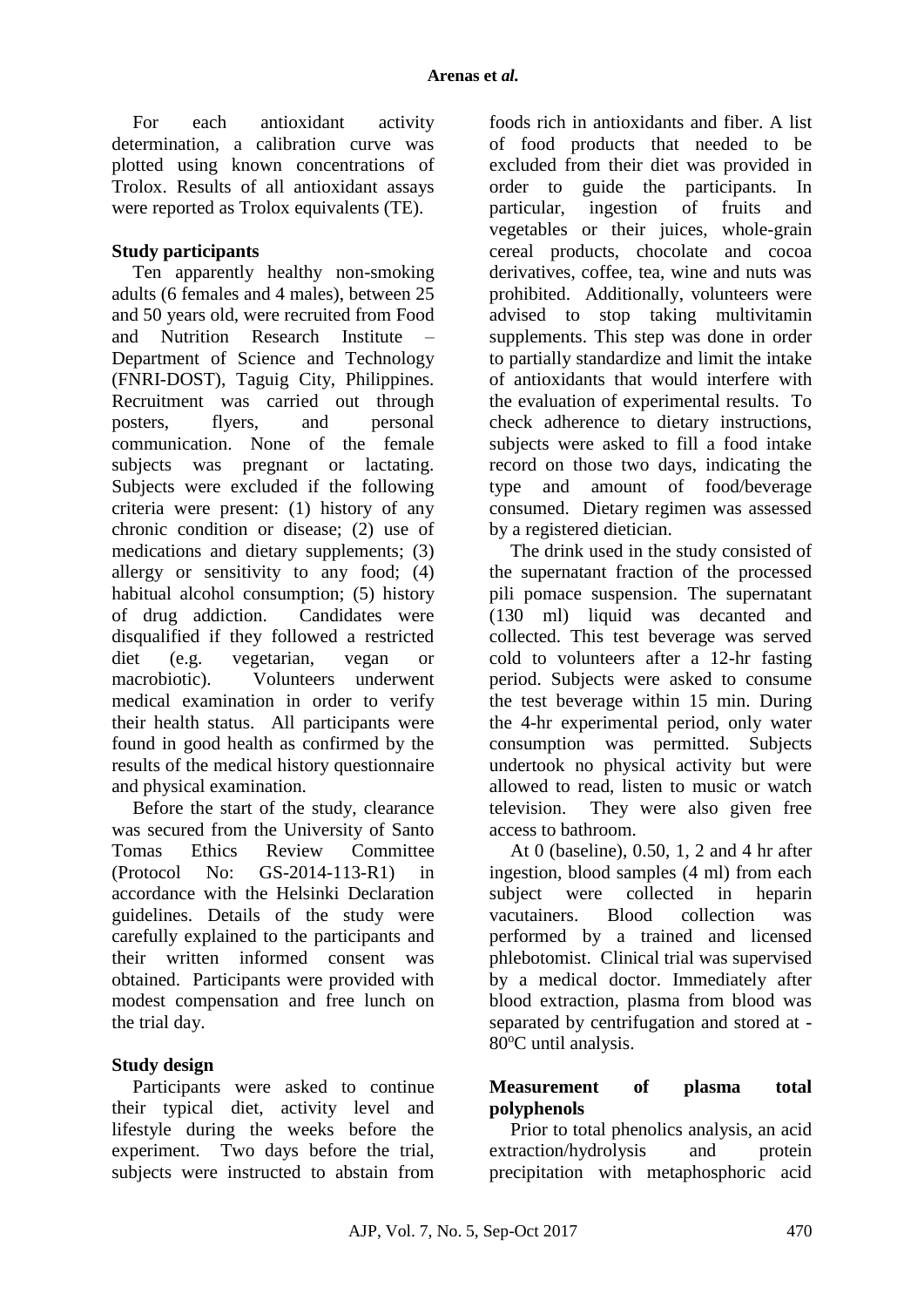(MPA) of plasma samples were accomplished, based on the technique reported by Serafini et al. (1998). This method removes protein and prevents interferences. An aliquot of plasma (500 µl) was mixed with 1 ml 0.75 mol/L MPA. The resultant mixture was vortexed for 3 min and left at  $37^{\circ}$ C for 30 min. Following incubation, the mixture was vortexed for 3 min, then centrifuged at 1500*g* for 10 min. Supernatant was collected, maintained on ice, and kept in the dark. The residue was re-extracted with 1 ml of acetone:water (1:1, v/v) solution and centrifuged at 2700*g* for 10 min. Supernatants were pooled, then filtered using HV 0.45 µm Millipore filter. Determination of total phenolic content was conducted according to the Folin-Ciocalteu assay described above.

### **Measurement of plasma antioxidant capacity**

Plasma antioxidant potential was evaluated using the FRAP method as previously described. For comparison, the ferric-reducing ability of plasma was measured in uricase-treated and untreated samples. Uric acid was removed by addition of uricase according to the method of Modun et al. (2008). Uricase (Sigma U0880) in phosphate buffer solution (pH 7.5) was added to plasma samples and incubated at 25<sup>o</sup>C for 25 min.

### **Statistical analysis**

Experimental data were expressed as mean + standard error of mean (SEM). Paired t-test was used to identify differences between heated and unheated supernatant and residues. Analysis of Variance (ANOVA), followed by Tukey's HSD test was used to compare plasma antioxidant capacity and total phenol content among time periods. Pearson correlation coefficient was applied to examine association between plasma total phenol concentration and antioxidant capacity. Statistical calculations were performed using SPSS software (version

20.0). Statistical significance was set at p<0.05.

# **Results**

Characteristics of the subjects are shown in Table 1. Diet information collected from food records were evaluated and summarized in Table 2. All participants followed a low fiber and antioxidant diet. Per—centage of total energy intake from protein and fats were approximately 12 % and 30%, respectively. Carbohydrates contributed to the majority  $(-60\%)$  of over-all energy intake.

Table 1. Anthropometric and baseline characteristics of volunteers  $(n = 10)$ .

|                               | Mean   | <b>SEM</b> |
|-------------------------------|--------|------------|
| Age (years)                   | 33.30  | 2.72.      |
| Height (cm)                   | 158.31 | 3.50       |
| Body mass (kg)                | 58.31  | 2.80       |
| Body mass index $(kg/m2)$     | 23.22  | 0.76       |
| Systolic BP(mmHg)             | 109.50 | 4.37       |
| Diastolic BP (mmHg)           | 74.00  | 3.40       |
| Pulse rate (bpm)              | 78.70  | 3.12       |
| <b>Respiratory rate (cpm)</b> | 19.10  | 0.28       |
| Body temperature (°C)         | 36.22  | 0.05       |

Table 2. Estimated nutrient intake of subjects 2 days prior to trial.

|                          | Day 1              | Day 2              |
|--------------------------|--------------------|--------------------|
| Energy (kcal)            | $1345.20 + 100.63$ | $1541.61 + 163.64$ |
| Carbohvdrate(g)          | $195.53 + 19.84$   | $215.69 + 32.49$   |
| Protein $(g)$            | $42.18 + 3.91$     | $46.22 + 4.26$     |
| $\text{Fat}(\mathbf{g})$ | $43.84 + 6.62$     | $54.90 + 9.13$     |
|                          | $\sim$             |                    |

Mean values  $+$  SEM (n=10)

Data revealed that pili pomace suspension contains substantial levels of phenolic compounds including flavonoids, anthocyanins and condensed tannins (Table 3). These compounds are believed to be accountable for the strong antioxidant activity observed in the study (Table 4). Antioxidant activity was evaluated using DPPH, ABTS and FRAP methods. Phenolic antioxidants in pili pomace intake exhibited radical quenching and ferric reducing abilities. Comparison of antioxidant values in the supernatant and residue showed the same order of  $magnitude - (ABTS > DPPH > FRAP).$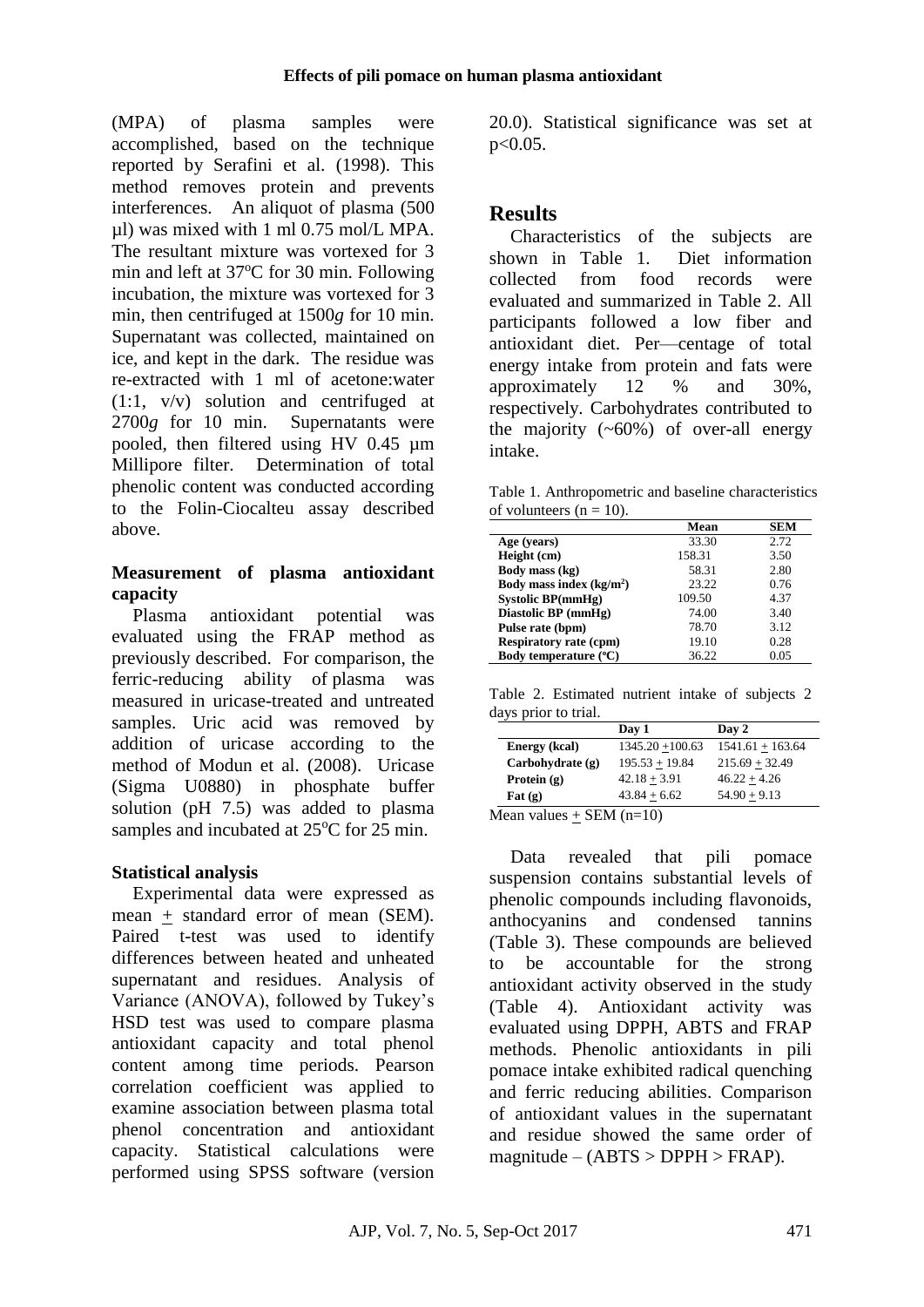As presented in Figure 1, the amount of circulating polyphenols varied over time. Following consumption, polyphenols were detected in the plasma. This evidence implies that pili polyphenols are therefore bioavailable. Compared to baseline, plasma polyphenol concentration significantly increased 30 min after intake and then remained stable within 1 hr (p<0.05). A gradual decrease followed thereafter, but values were still above basal even after 4 hr.

The changes in mean plasma TAC are illustrated in Figure 2. The results of the present study support the concept that antioxidant status is modified by dietary treatment particularly by foods high in antioxidant nutrients such as polyphenols. The increase in TAC immediately after ingestion, establishes the direct effect of food antioxidants to *in vivo* antioxidant response.

TAC values significantly rose as early as 30 min after intake  $(p<0.05)$ . Likewise, baseline plasma antioxidant capacity levels increased immediately after 30 min in subjects who drank red wine and green tea. Similar to pili pomace drink, these beverages are rich in anthocyanins and low molecular weight flavanols, respectively (Serafini et al., 2000; Duthie et al., 1998).

Table 3. Polyphenol content of pili pomace suspension.

FRAP levels were significantly higher in untreated compared to uricase-treated plasma ( $p<0.05$ ). In the non-urate plasma, TAC was significantly  $(p<0.05)$  elevated within 30 min after consumption. The activity remained constant over the first hr, followed by a sharp rise in the  $2<sup>nd</sup>$  hr. TAC gradually depleted afterwards, although it remained above basal level until the 4<sup>th</sup> hr. With regard to untreated plasma, changes in TAC determined within the  $1<sup>st</sup>$  hr were not statistically significant (p>0.05). TAC level peaked in the 2nd hr and returned toward basal within 4 hr.



Figure 1. Concentration of total phenolics in human plasma after single intake of pili pomace drink. Das mean+SEM (n=10). Points along the plotted ata line with different subscripts show statistical significance ( $p < 0.05$ ).

|                          |                | Supernatant $(g/100ml)$ |                             | Residue $(g/100g)$          |
|--------------------------|----------------|-------------------------|-----------------------------|-----------------------------|
| <b>Content</b>           | Heated         | Unheated                | Heated                      | <b>Unheated</b>             |
| Total phenolics (GAE)    | $0.18 + 0.00$  | $0.05 + 0.01$           | $9.29 + 0.11$               | $10.07 + 0.16$              |
| Total flavonoids (CE)    | $73.11 + 6.83$ | $24.26 + 1.21$          | $5.18 + 0.04$ <sup>NS</sup> | $5.87 + 0.31$ <sup>NS</sup> |
| Condensed tannins (CE)   | $30.70 + 7.83$ | not detected            | $8.01 + 0.16$               | $11.10 + 0.11$              |
| Total anthocyanins (C3G) | $0.03 + 0.00$  | $0.02 + 0.00$           | $0.08 + 0.01$               | $0.14 + 0.01$               |

Mean  $+SEM$  (n=3). Paired t-test comparisons between heated and unheated samples. NS - not significant (p>0.05).

Table 4. Antioxidant activity of pili pomace suspension.

| Assay       | <b>Supernatant</b><br>$(\mu$ mol TE/L) |                 | <b>Residue</b><br>$(\mu \text{mol} \text{TE/g})$ |                                |
|-------------|----------------------------------------|-----------------|--------------------------------------------------|--------------------------------|
|             | <b>Heated</b>                          | <b>Unheated</b> | <b>Heated</b>                                    | <b>Unheated</b>                |
| <b>DPPH</b> | 13375.97+96.13                         | 4253.19+125.36  | $985.55 + 59.76^{NS}$                            | $1001.23 + 67.82NS$            |
| <b>ABTS</b> | 21059.72+300.46                        | 7865.28+431.22  | $1470.09 + 55.16^{NS}$                           | $1543.39 + 39.1$ <sup>NS</sup> |
| <b>FRAP</b> | 6688.24+66.79                          | 1306.58+35.33   | 412.99+10.03                                     | $455.7 + 1.77$                 |

Mean  $\pm$ SEM (n=3). Paired t-test comparisons between heated and unheated samples. NS - not significant (p>0.05).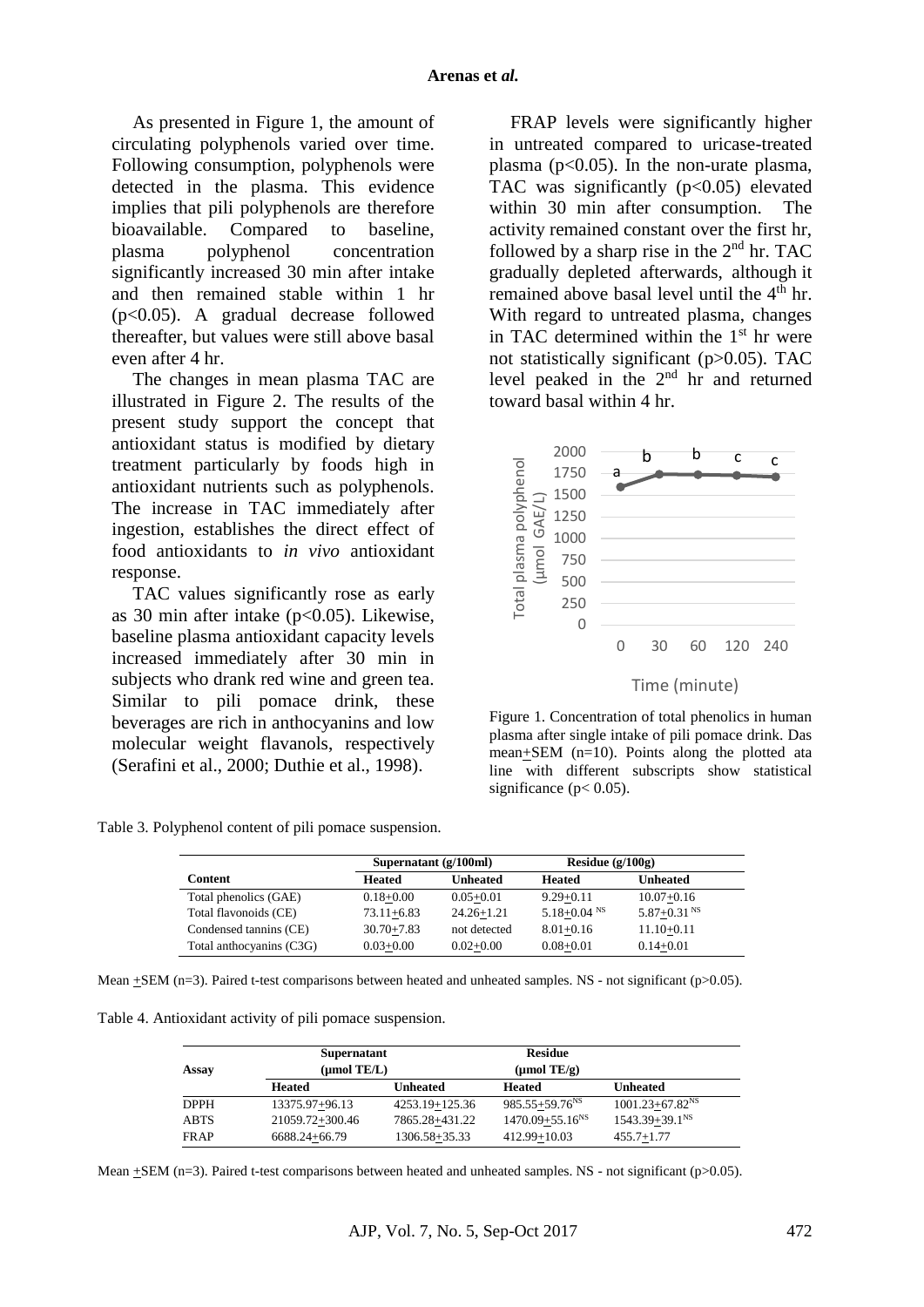

Figure 2. Antioxidant capacity in human plasma after single intake of pili pomace drink. Data as mean+SEM  $(n=10)$ . Points along the plotted line with different subscripts show statistical significance  $(p<0.05)$ .

A parallel increase in polyphenol concentration and non-urate plasma TAC was observed 30 min post-consumption. At this time point, a marked increase (8.5%) in plasma polyphenols resulted in a 20% rise in TAC. Although data seemed to be suggestive of an association, it failed to demonstrate statistical significance  $(r = -$ 0.296,  $p=0.407$ . It should be noted that both plasma polyphenol and non-urate plasma TAC remained above baseline values 4 hr after intake. It is uncertain how long this effect can be sustained since the experiment was terminated at the  $4<sup>th</sup>$ hr. Nonetheless, our data demonstrated that single intake of polyphenol-rich pili pomace infusion resulted to an improvement in antioxidant status.

#### **Discussion**

Heating is a widely used process in food preparation and preservation -; But, it can lead to alterations in food composition, generally resulting in greater nutrient losses. Thus, the influence of thermal treatment on polyphenol content and antioxidant activity of pili pomace suspension was examined in the present

study. Comparison between the heated and unheated supernatants showed that antioxidant activity significantly increased after heating. Likewise, similar effect was observed in polyphenol content. Heating increased total phenolics, flavonoids, condensed tannins and anthocyanins by 3.6, 3.0, 30.0 and 1.5 - fold, respectively. Antioxidant activity of heated supernatant increased by 3.1, 2.7, and 5.1 - fold as determined by DPPH, ABTS and FRAP methods, respectively. These results were consistent with the study of Choi et al. (2006) who reported that heat treatment enhanced antioxidant activity which corresponded to an increase in phenolic concentration. It is possible that heat breaks down plant cell walls thereby effectively releases entrapped phenolic compounds from the structural matrix. Data also indicates that phenolics extracted from pili pomace are heat stable. Additionally, it is also postulated that phenolics contained in the pili pomace are composed of the soluble or extractable type. These phenolics are characterized by low and intermediate molecular mass which are readily extracted bypolar solvents such as water (Saura-Calixto et al., 2007).

On the other hand, an opposite trend was observed for the residue. Losses in total phenolics, flavonoids, condensed tannins and anthocyanins were 7.8, 11.8, 27.8 and 42.9 %, respectively. Reductions in antioxidant activity were 1.6, 4.8 and 9.4 % as assessed by DPPH, ABTS and FRAP methods. The liberation of bound phenolics from the solid residue and its subsequent dissolution in the supernatant fraction could explain the reduction of phenolics and antioxidant activity noted in the heated residue.

Knowledge of bioavailability is vital in understanding the biological relevance of polyphenols. Bioavailability differs among polyphenols (Manach et al., 2004). Findings suggest that polyphenols derived from pili pomace are rapidly absorbed into the circulation. Maximum level was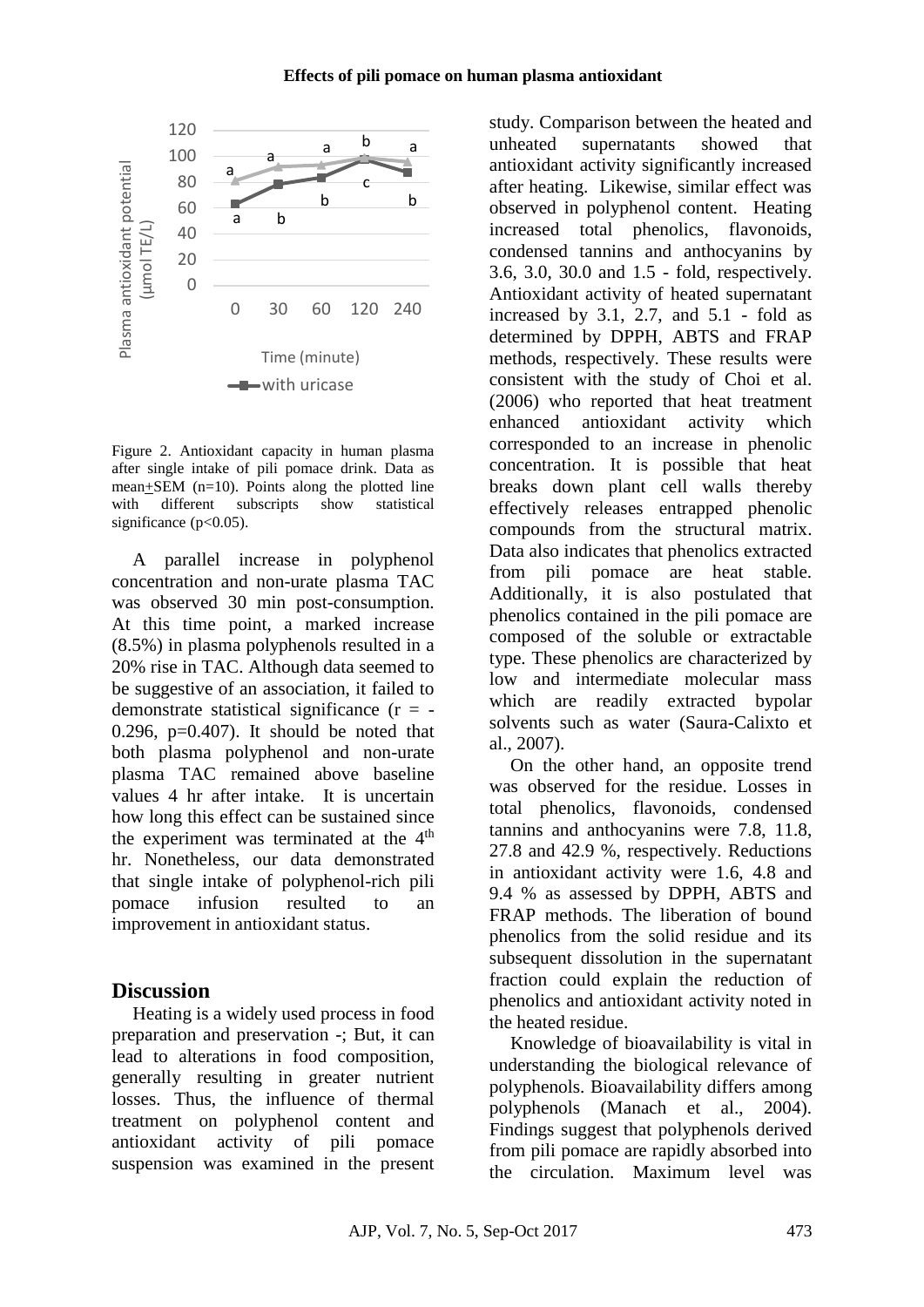achieved between 30 and 60 min postingestion. Considering this abrupt postprandial effect, it can be speculated that the gastroduodenal junction is the main absorption site for these polyphenols. As stated earlier, soluble phenolics comprise the majority of the polyphenols present in pili pomace. These soluble phenolics, mostly phenolic acids and anthocyanins, are known to be quickly absorbed in the stomach and small intestine.

Elevated plasma polyphenol levels were also reported after an acute intake of liquids such as red wine (Serafini et al., 1998), beer (Ghiselli et al., 2000a), whisky (Duthie et al., 1998) and tea (Leenen et al., 2000). Similarly, Cassidy et al. (2006) demonstrated that compared to a solid matrix, soy isoflavones in a liquid matrix, like soy milk, show a more rapid rate of absorption and greater peak plasma concentrations.

Furthermore, plasma polyphenol levels remained significantly higher relative to baseline throughout the entire duration of the trial  $(4 \text{ hr}; \text{ p} < 0.05)$ . This prolonged presence in the plasma can be explained by the ability of polyphenols and their metabolites in binding to plasma protein, primarily albumin. Affinity to albumin varies among polyphenols and is strongly dependent on their chemical structure. Consequently, the rate of elimination as well as cellular and tissue uptake of polyphenols is influenced by the degree of binding to albumin (Manach et al., 2004). The rate of elimination of pili polyphenols is seemingly low. Persistence of polyphenols in plasma may likely reflect their capability to sustain their biological activity *in vivo*.

Oxidative stress arises when there is an imbalance between oxidants and antioxidants in the system, inducing a shift towards the oxidative potential (Serafini and Del Rio, 2004). Total antioxidant capacity (TAC) is a sensitive and reliable marker to study oxidative stress *in vivo*. In addition, plasma antioxidant capacity can be an indirect measure of phenolic bioavailability following ingestion of foods (Ghiselli et al., 2000b). The ferric reducing antioxidant potential (FRAP) is an analytical method for TAC determination. This assay measures the ability of plasma antioxidants to reduce ferric to ferrous ions leading to the formation of colored ferroustripyridyltriazine complex (Serafini and Del Rio, 2004). Uric acid (UA) is a powerful antioxidant and accounts for ~60% of the TAC in plasma (Modun et al., 2008). Thus, interference due to UA must be corrected. This was done in this study by adding uricase to destroy UA followed by measurement of remaining TAC. Modun et al. (2008) also reported lower FRAP plasma values after uricase treatment. This observation suggests possible overestimation of TAC values if uric acid is not eliminated prior to FRAP analysis. Upon removal of uric acid, which is known to be a major contributor to TAC in FRAP, the actual contribution of dietary polyphenols to TAC became readily apparent.

The concerted effects of various phenolic compounds namely flavonoids, tannins and anthocyanins present in pili pomace drink, may have imparted TAC. Interestingly, maximum FRAP level was achieved at 2 hr despite the significant reduction in plasma total polyphenols found at this time point  $(p<0.05)$ . Pearson correlation analysis showed that plasma polyphenol concentration was significantly and negatively correlated with TAC  $(r = 0.0775$ ,  $p = 0.009$  at this time-point. According to Manach et al. (2004), absorption can take place only after polyphenols have been hydrolysed either by enzymes in the intestines or by microorganisms in the colon. During the process of absorption, polyphenols undergo structural modifications via conjugation mechanisms – methylation, sulfation and glucuronidation, which occur in the small intestines and liver. As a result of the conjugation process, various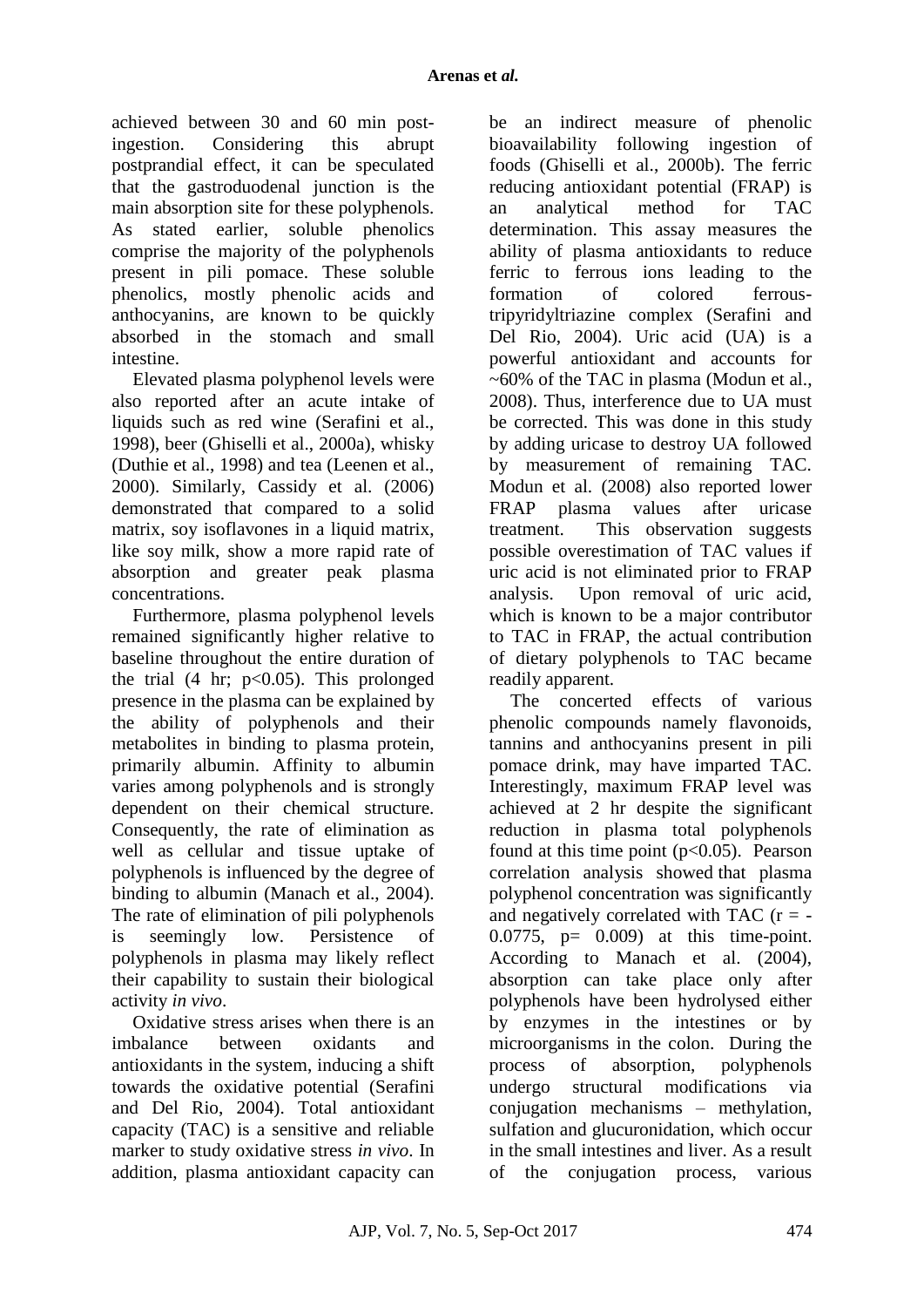metabolites are formed which consequently lowers the polyphenol level in the blood. In fact, several metabolites can be produced from a single polyphenol (D'Archivio et al., 2010). Ghiselli et al. (2000b) also pointed out that metabolization and biotransformation lead to differences in phenolic profile found in plasma and the original food. Furthermore, it has been observed that the enhancement of plasma antioxidant capacity is not entirely attributed to intact parent polyphenols since their amount is often low to elicit the effect. Phenolic metabolites also account for the increase in plasma antioxidant capacity (Scalbert and Williamson, 2000). Given this premise, it is possible that unidentified phenolic metabolites may have been responsible for the positive effect on systemic antioxidant status observed in this study. These metabolites, which are chemically different from their native counterpart, were not detected nor measured by spectrophotometric method used in this study. Moreover, it has been reported that some of these metabolites are more abundant in plasma and possess greater antioxidant potential than their parent compound (Scalbert and Williamson, 2000). Further work is warranted to elucidate phenolic metabolites from pili pomace using more advanced instrumentation to quantify their contribution to antioxidant activity *in vivo*.

Pili pomace is a source of bioavailable polyphenols with corresponding antioxidant property, *in vivo*. An acute consumption of thermally processed pili pomace drink can modulate plasma antioxidant and polyphenols in humans.

It is suspected that metabolites other than parental phenolic compounds might have also contributed to the antioxidant activity observed in this study. Future studies should be done on the unidentified metabolites of pili, in order to evaluate their contribution to plasma antioxidant potential. This study provides basis for the design of long-term dietary intervention trials that are necessary to fully understand the role of pili pomace in human nutrition.

### **Acknowledgments**

E. Arenas is a recipient of scholarship and research funding from the Department of Science and Technology – Science Education Institute (DOST-SEI). Partial financial assistance was provided by grants from Commission on Higher Education (CHED), Fund for Assistance to Private Education (FAPE) and UST - Office for Grants, Endowments, and Partnerships in Higher Education (OGEP). The authors appreciate the support and competent assistance extended by Dr. Rosario S. Sagum, Aida C. Mallillin, Amster Fei P. Baquiran, James David S. Alcantara, Queency H. Alcantara and Mark Ryan Q. Ibardaloza of the Food and Nutrition Research Institute (DOST-FNRI). We are grateful to Ms. Diane S. Mendoza, R.N.D. of UST-Department of Nutrition for the dietary assessment of food records. We are also indebted to the study participants for their cooperation in this clinical trial.

## **Conflict of interest**

The authors declare no conflict of interest.

## **References**

- Cassidy A, Brown J, Hawdon A, Faughnan M, King L, Millward J, Zimmer-Nechemias L, Wolfe B, Setchell K. 2006. Factors Affecting the Bioavailability of Soy Isoflavones in Humans after Ingestion of Physiologically Relevant Levels from Different Soy Foods. J Nutr, 136: 45-51.
- Chew L, Prasad N, Amin I, Azrina A, Lau C. 2011. Nutritional composition and antioxidant properties of *Canarium odontophyllum* Miq. (dabai) fruits. J Food Compos Anal, 24: 670-677.
- Choi Y, Lee S, Chun J, Lee H, Lee J. 2006. Influence of heat treatment on the antioxidant activities and polyphenolic compounds of Shiitake (*Lentinus edodes*) mushroom. Food Chem, 99: 381-387.